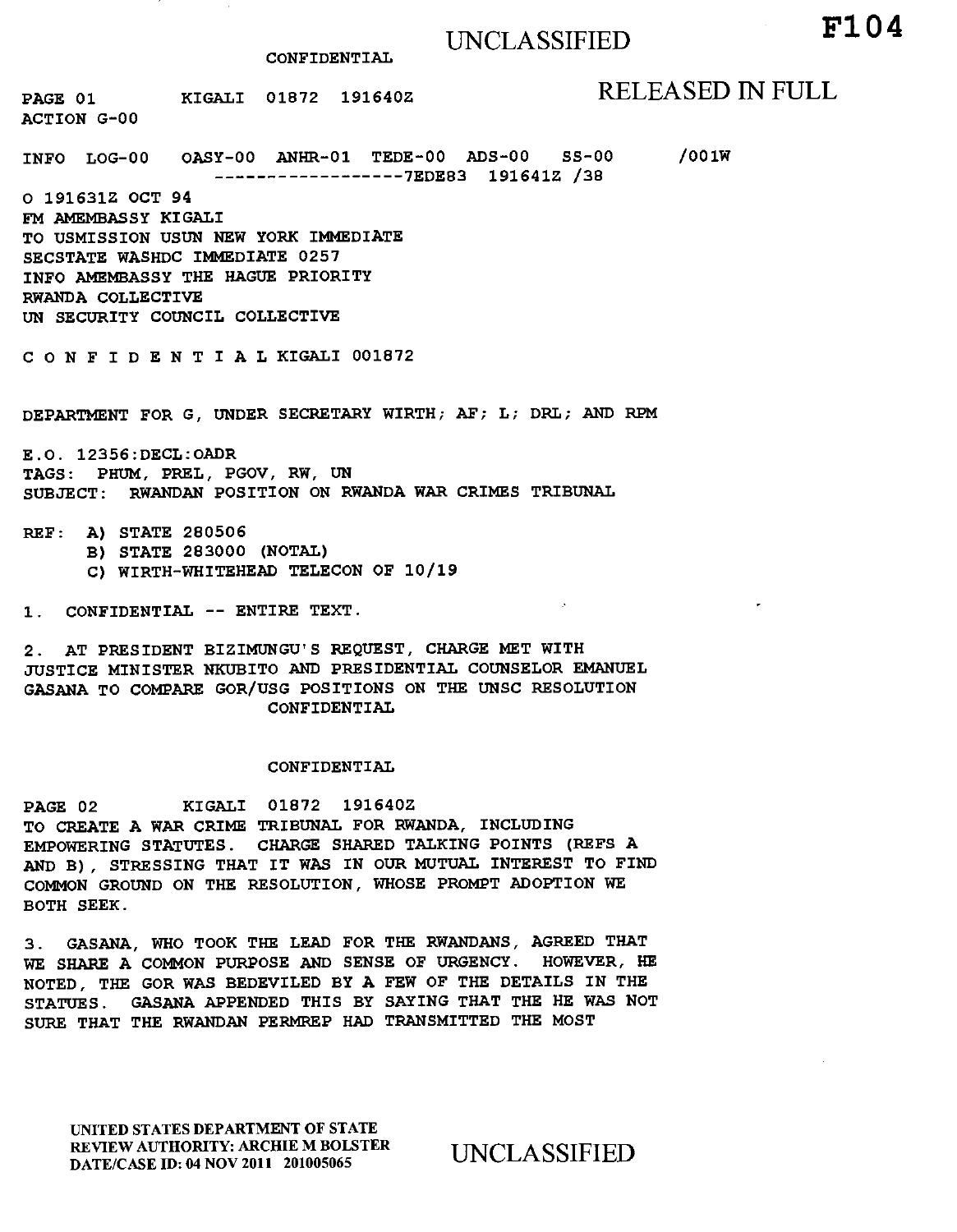**RECENT TEXT AND ASKED FOR OUR ASSISTANCE IN LAYING HANDS ON**  THIS. HE MOVED ON TO FIVE SPECIFIC POINTS ON WHICH THE GOR **UNCLASSIFIED** 

**-- THEY BELIEVE THAT THE GENOCIDE WAS PLANNED WELL BEFORE THE KILLING BEGAN AND WOULD PREFER TRIBUNAL JURISDICTION TO COMMENCE ON NOVEMBER 15, 1992. THEY SAID THAT THE GOR WAS FLEXIBLE ON THE QUESTION OF AN OPEN-ENDED TIME LIMIT ON THE TRIBUNAL'S JURISDICTION.** 

**-- THEY EXPRESSED DISAGREEMENT WITH STATUES AIMED AT EXCLUDING RELEVANT RWANDAN LAW. GASANA OBSERVED THAT RWANDAN LAW PROVIDED FOR CAPITAL PUNISHMENT, BUT HEDGED ON THE QUESTION OF WHETHER THE GOR INTENDED TO IMPOSE THE DEATH PENALTY.** 

**-- THE GOR WANTS SOME RWANDAN INVOLVEMENT IN STAFFING THE COURT. THEY EXPRESSED FLEXIBILITY HERE, SUGGESTING THAT ONE "SYMBOLIC" RWANDAN JUDGE MIGHT BE ADEQUATE.** 

**CONFIDENTIAL** 

#### **CONFIDENTIAL**

**PAGE 03 KIGALI 01872 191640Z - GASANA WAS ADAMANTLY OPPOSED TO THE STATUTES (WHICH HE BELIEVED TO BE IN THE CURRENT VERSION OF THE TEXT) THAT WOULD PERMIT THE CONVICTED TO BE IMPRISONED IN "THEIR COUNTRY OF CHOICE" AND SUBJECT TO PARDON BY THE GOVERNMENT OF THAT STATE. HE CITED THE POSSIBILITY OF MILLIONAIRES WHO PLANNED THE GENOCIDE SPENDING A SHORT TIME IN COMFORTABLE SWEDISH JAILS WHILE RWANDANS CAUGHT UP THE EXPLOSION OF VIOLENCE LANGUISHED IN RWANDAN PRISONS.** 

**-- HE SAID THAT THE GOR WOULD PREFER TO HOLD AS MANY TRIALS AS POSSIBLE, IF NOT ALL, ON RWANDAN SOIL. HE EXPRESSED DOUBT ABOUT THE VIABILITY OF MOVING THE VENUE TO OTHER STATES.** 

**4. THE JUSTICE MINISTER SAID THAT RUMORS THAT RWANDA MIGHT ADOPT COMMON LAW WERE UNTRUE. THEY WOULD KEEP THE "OLD" LAW SYSTEM BASED ON BELGIAN/FRENCH NAPOLEONIC PRECEDENT. HE NOTED THAT THIS WOULD DETERMINE MANY LEGAL NICETIES: PRESENTATION OF EVIDENCE, PRESUMPTION OF GUILT, ET AL. HE ASKED TO MEET WITH CHARGE AGAIN ON OCTOBER 20 TO DISCUSS FURTHER DETAILS.** 

**5. GASANA SAID THAT THE GOR WANTED TO FIND COMMON GROUND WITH US ON THE RESOLUTION/STATUTES. HE SAID THAT HE WOULD** 

## UNCLASSIFIED